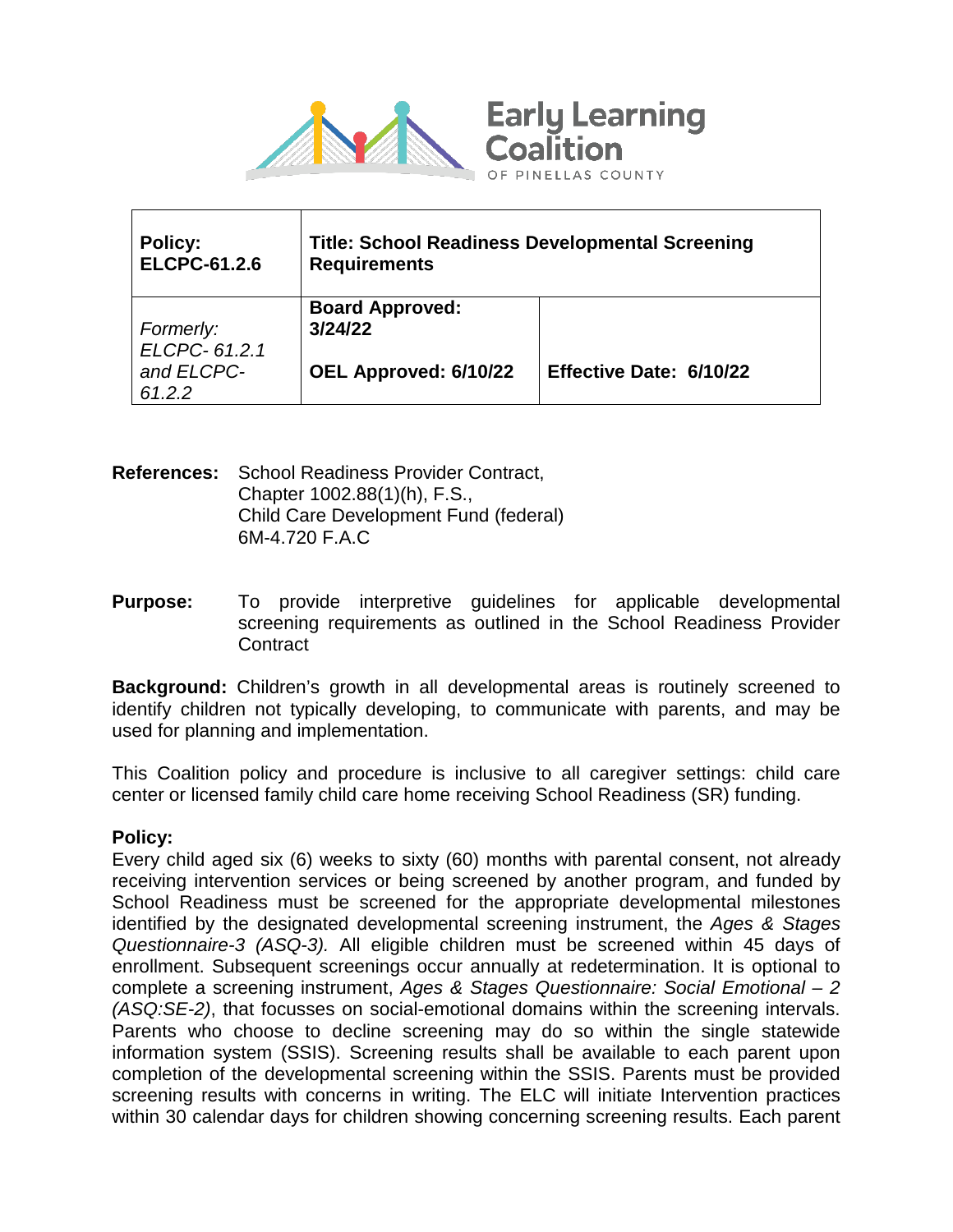of a child who receives a referral is notified in writing in accordance with Rule (6M-4.720).

Note:

Providers are prohibited from charging School Readiness parents for lost revenue due to violations of the School Readiness Provider Contract.

Providers may appeal action taken in accordance with this policy with the [School](http://elcpinellas.net/downloads/policies/2008-07-21%20ELCPC-2008-08%20Grievance%20and%20dispute%20resolution.pdf)  [Readiness/VPK Grievance and Dispute Resolution Policy \(ELCPC-10.1\).](http://elcpinellas.net/downloads/policies/2008-07-21%20ELCPC-2008-08%20Grievance%20and%20dispute%20resolution.pdf)

## **Procedures:**

## I. MONITORING

School Readiness providers receive notification via the Provider Portal to screen the School Readiness child(ren) in their care within 45 calendar days prior to the required screening date. Providers must complete the screening using the single statewide information system (SSIS).

### II. ENFORCEMENT

Failure to complete and submit accurate developmental screening by the last business day of the following month (beyond the 45 day notification) will result in the following:

### **Corrective Action**

Providers failing to maintain compliance with the SR Developmental Screening requirement will receive a corrective action notice from the Coalition and will be given five (5) business days to come into compliance. Technical assistance on completing the ASQ is available as needed.

Failure to comply with screening requirements will result in *nonpayment* for affected School Readiness funded children until compliance is demonstrated, within a maximum of five (5) business days.

### **Probation**

If the provider fails to demonstrate compliance upon conclusion of the corrective action period or is placed on corrective action two or more times in a contract period, the provider will be placed on probationary status for up to 6 months. The terms of the probation must clearly define goals and timeframes to correct concerns. During the probation period, Coalition staff may require the provider to provide additional documentation, complete training or staff development, participate in monitoring, or receive technical assistance to reach compliance.

# **Termination of Agreement**

Failure to demonstrate compliance upon conclusion of the nonpayment period will result in Termination of the School Readiness Agreement within five (5) days. The Provider will be ineligible to receive School Readiness funding for a minimum of five (5) years from termination of the Agreement.